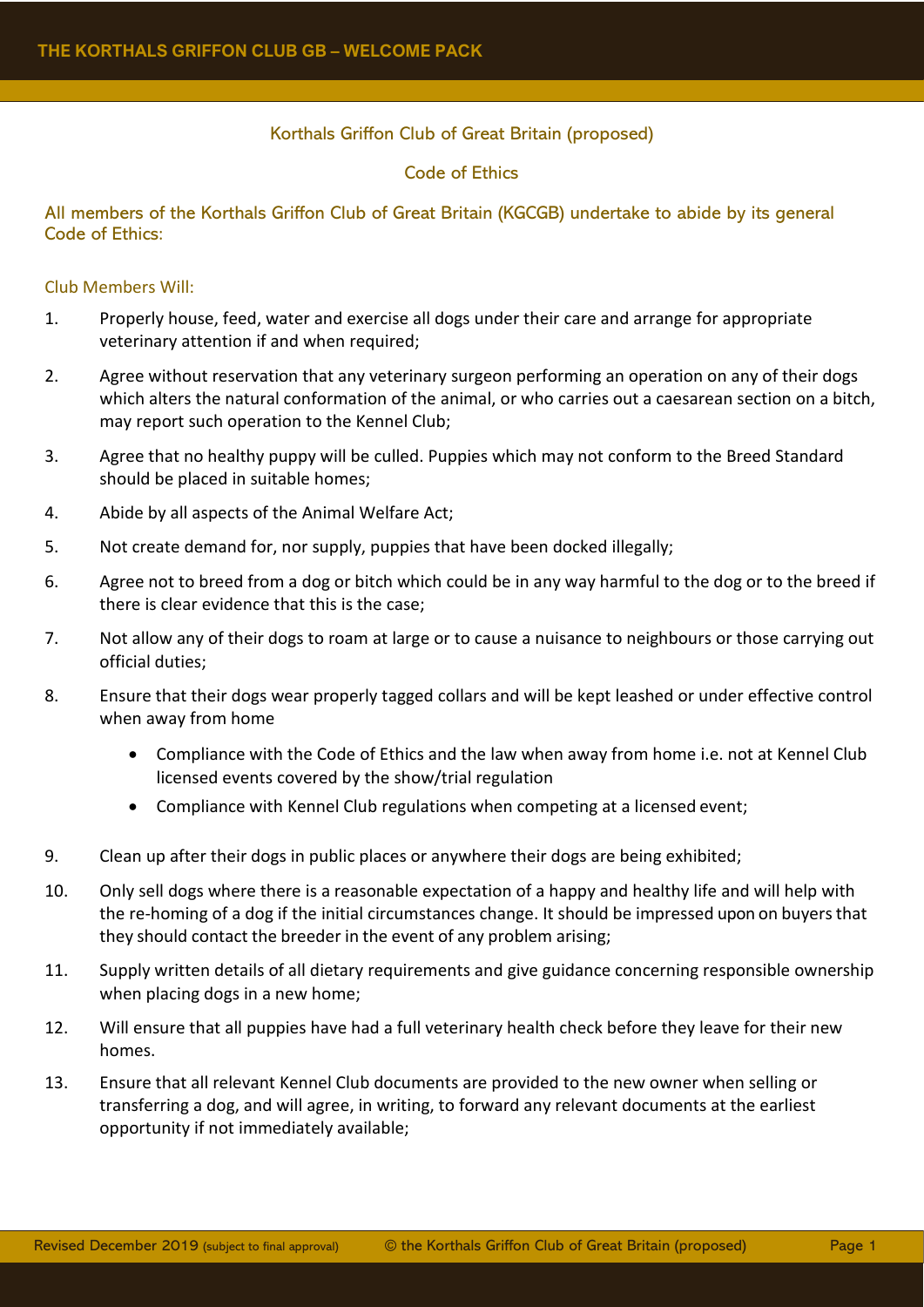- 14. Not sell any dog to commercial dog wholesalers, laboratories, retail pet dealers or directly or indirectly allow dogs to be given as a prize or donation in a competition of any kind. Will not sell by sale or auction Kennel Club registration certificates as standalone items (not accompanying a dog);
- 15. Not knowingly misrepresent the characteristics of the breed nor falsely advertise dogs nor mislead any person regarding the health or quality of a dog;
- 16. Undertake all breed relevant health and screen checks, as defined by the Kennel Club, when planning a litter. In addition, a K-Locus test will also be carried out on both bitch and sire, with results confirming them to be KB KB.
- 17. Abide fully with the compulsory micro-chipping of dogs from 6 April 2016 as detailed in the government legislation "Micro-chipping of Dogs Regulations";
- 18. Conduct themselves in such a way as not to bring discredit to the breed or the Society and will demonstrate good sportsmanship at all times.

# **Breach of these provisions may result in expulsion from club membership, and/or disciplinary action by the Kennel Club and/or reporting to the relevant authorities for legal action, as appropriate.**

#### In addition, the Club strongly recommends that:

- a. *When planning a litter members take advantage of all* relevant *health and screening checks.*
- *b. No member should breed a litter unless he/she is reasonably sure of finding good homes for the puppies before a mating is considered. Owners of stud dogs should make it very clear to bitch owners of the commitment and*  facilities necessary to rear a litter. It is the responsibility of all stud dog owners to investigate the history of all *visiting bitches. No bitch should be mated unless she fulfils the criteria as stated in this document.*
- *c. Before breeding a litter, serious and equal consideration should be given to construction, temperament, health, working ability and soundness, in and for the choice of breeding stock. It should always be born in mind that aggression and nervousness form no part of a Korthals Griffon temperament and character. All breeding should be aimed at the improvement of the breed. Breeders should, at all times strive to produce stock sound in mind and body that fits the breed standard and carries an instinct to work.*
- d. When making the decision to mate a bitch, all consideration should be given to her health and welfare and to *the unborn puppies. No bitch should have more than one litter a year and never without consideration to the well-being of the bitch. No bitch should be mated before her second birthday. No bitch should be mated after*  the age of seven years and 10 months. No bitch should have more than four litters in her lifetime, except under *extraordinary circumstance.*
- *e. Not proceed with a mating where there is a relationship between the dog and bitch which will leave the puppies with more than one common grandparent or closer link.*
- *f. All puppies should be registered with the Kennel Club. It is the Club's preference is that Breeders make use of a puppy sales agreement: an example of which can be requested from the Secretary or downloaded from the Kennel Club website.*
- *g. No puppies born in the UK should leave the breeder before the age of 8/9 weeks. It is advised that use is made of the endorsements available at the time of registration. Puppies should only be sold to homes where it is*